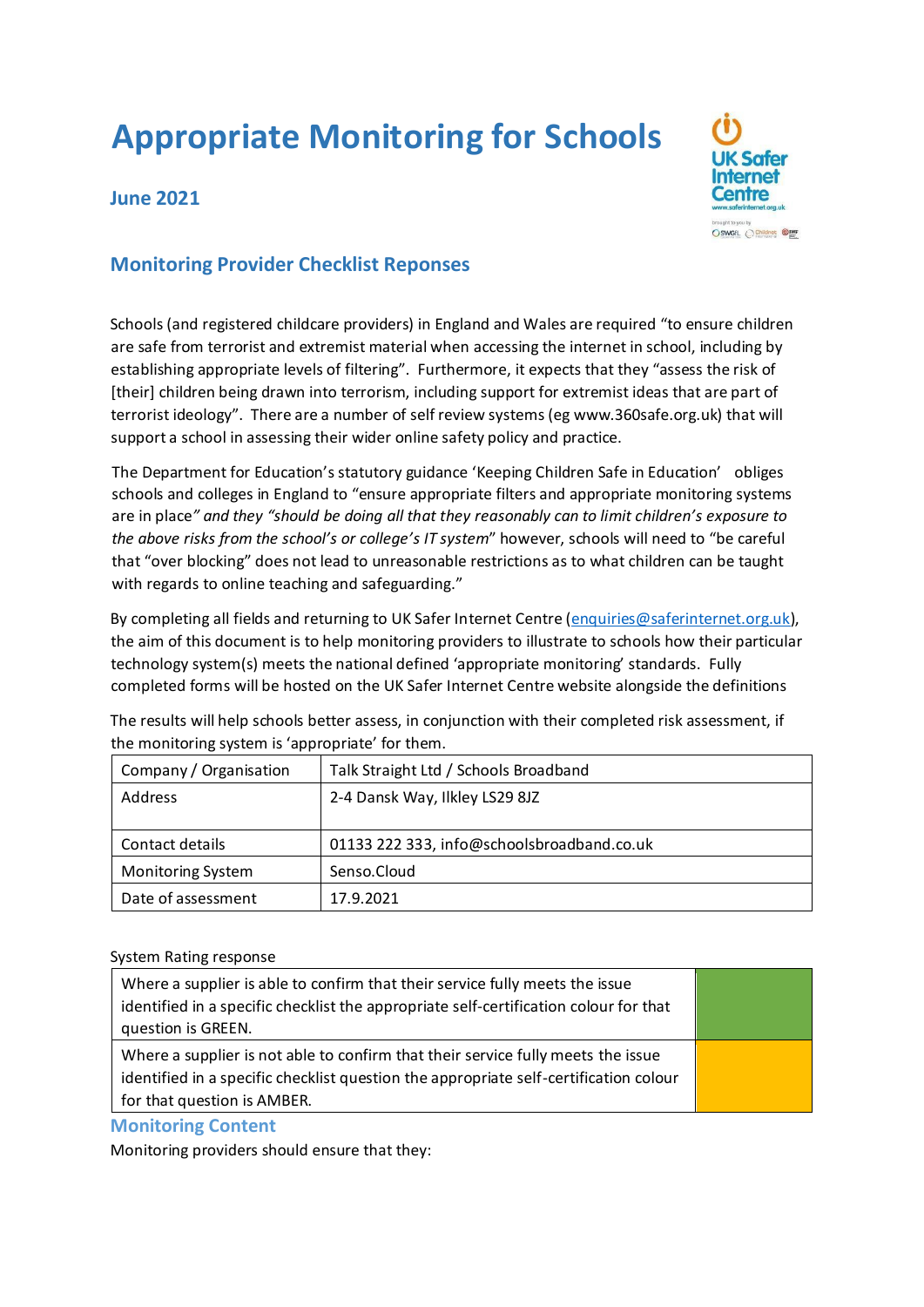| Aspect                                                                                                                  | Rating | Explanation                                                                                                                                |
|-------------------------------------------------------------------------------------------------------------------------|--------|--------------------------------------------------------------------------------------------------------------------------------------------|
| • Are IWF members                                                                                                       |        | Fully Compliant.<br>Senso <sup>®</sup> is a member of the IWF<br>and actively communicate with<br>them.                                    |
| • Utilisation of IWF URL list for the attempted<br>access of known child abuse images                                   |        | Fully Compliant.<br>Yes, Senso blocks IWF URL's and<br>logs attempted access, without<br>sharing the URL details or taking<br>screenshots. |
| • Work with CTIRU 'the police assessed list of<br>unlawful terrorist content, produced on<br>behalf of the Home Office' |        | Fully Compliant.<br>Yes. Senso blocks access to<br>unlawful terrorist content.                                                             |

# **Inappropriate Online Content**

Monitoring providers should both confirm, and describe how, their system monitors/manages the following content

| Content                      | Explanatory notes - Content that:                                                                                          | Rating | Explanation                                                                                                                                                                                                                                                                                                                                                                                                                                                         |
|------------------------------|----------------------------------------------------------------------------------------------------------------------------|--------|---------------------------------------------------------------------------------------------------------------------------------------------------------------------------------------------------------------------------------------------------------------------------------------------------------------------------------------------------------------------------------------------------------------------------------------------------------------------|
| Illegal                      | content that is illegal, for example<br>child abuse images and unlawful<br>terrorist content                               |        | Fully Compliant.<br>Talk Straight Senso.cloud services<br>helps protect at-risk students by<br>providing in real-time text<br>analysis, keystrokes, and Artificial<br>Intelligence (AI) to analyse<br>screenshots for visual threats.<br>Our libraries are graded into five<br>different levels of severity. Alerts<br>can be configured to notify<br>appointed staff members of any<br>severe or critical violation that<br>may require immediate<br>intervention. |
|                              |                                                                                                                            |        | This category meets the<br>requirement for blocking "Illegal".                                                                                                                                                                                                                                                                                                                                                                                                      |
| <b>Bullying</b>              | Involve the repeated use of force,<br>threat or coercion to abuse,<br>intimidate or aggressively<br>dominate others        |        | Fully Compliant.<br>As in the explanation above, the<br>category requirements for<br>'Bullying' are met in Senso.cloud.                                                                                                                                                                                                                                                                                                                                             |
| Child Sexual<br>Exploitation | Is encouraging the child into a<br>coercive/manipulative sexual<br>relationship. This may include<br>encouragement to meet |        | Fully Compliant.<br>As in the explanation above, the<br>category requirements for 'Child<br>Sexual Exploitation' are met in<br>Senso.cloud.                                                                                                                                                                                                                                                                                                                         |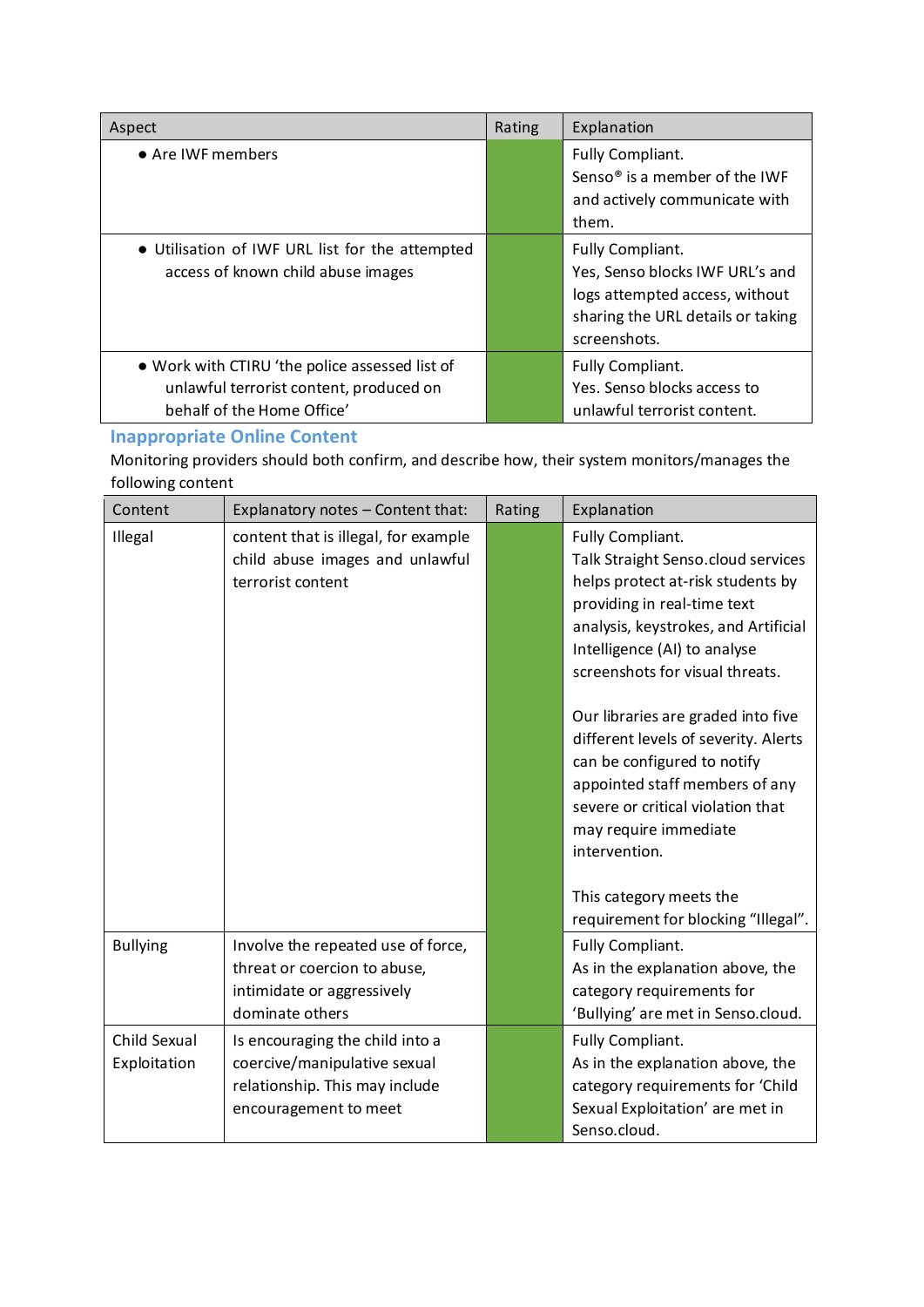| Discrimination               | Promotes the unjust or prejudicial<br>treatment of people on the<br>grounds of race, religion, age, sex,<br>disability or gender identity | Fully Compliant.<br>As in the explanation above, the<br>category requirements for<br>'Discrimination' are met in<br>Senso.cloud.        |
|------------------------------|-------------------------------------------------------------------------------------------------------------------------------------------|-----------------------------------------------------------------------------------------------------------------------------------------|
| Drugs/<br>Substance<br>abuse | displays or promotes the illegal use<br>of drugs or substances                                                                            | Fully Compliant.<br>As in the explanation above, the<br>category requirements for<br>'Drugs/Substance abuse' are met<br>in Senso.cloud. |
| Extremism                    | promotes terrorism and terrorist<br>ideologies, violence or intolerance                                                                   | Fully Compliant.<br>As in the explanation above, the<br>category requirements for<br>'Extremism' are met in<br>Senso.cloud.             |
| Pornography                  | displays sexual acts or explicit<br>images                                                                                                | Fully Compliant.<br>As in the explanation above, the<br>category requirements for<br>'Pornography' are met in<br>Senso.cloud.           |
| Self Harm                    | promotes or displays deliberate<br>self harm                                                                                              | Fully Compliant.<br>As in the explanation above, the<br>category requirements for 'Self-<br>Harm' are met in Senso.cloud.               |
| Suicide                      | Suggest the user is considering<br>suicide                                                                                                | Fully Compliant.<br>As in the explanation above, the<br>category requirements for<br>'Suicide' are met in Senso.cloud.                  |
| Violence                     | Displays or promotes the use of<br>physical force intended to hurt or<br>kill                                                             | Fully Compliant.<br>As in the explanation above, the<br>category requirements for<br>'Violence' are met in Senso.cloud.                 |

This list should not be considered an exhaustive list. Please outline how the system manages this content and many other aspects

Fully Compliant.

Talk Straight provide Senso.cloud which helps schools meet safeguarding initiatives and protect atrisk students by providing in real-time text analysis, keystrokes, and Artificial Intelligence (AI) to analyse screenshots for visual threats. Being focused on student and user safety; creating a safe environment with pro-active and/or reactive characteristics to help encourage inclusivity and alert appropriate parties, such as teachers, when issues occur.

Senso was forged from the cloud which brings greater agility to meet rising demands for new technology while driving new innovations to make distance learning safer and more resilient for the future. Senso works with the Internet Watch Foundation (IWF), The Counter Terrorism Internet Referral Unit (CTIRU), Tech Against Terrorism, UK Safer Internet Centre (UKSIC) along with leading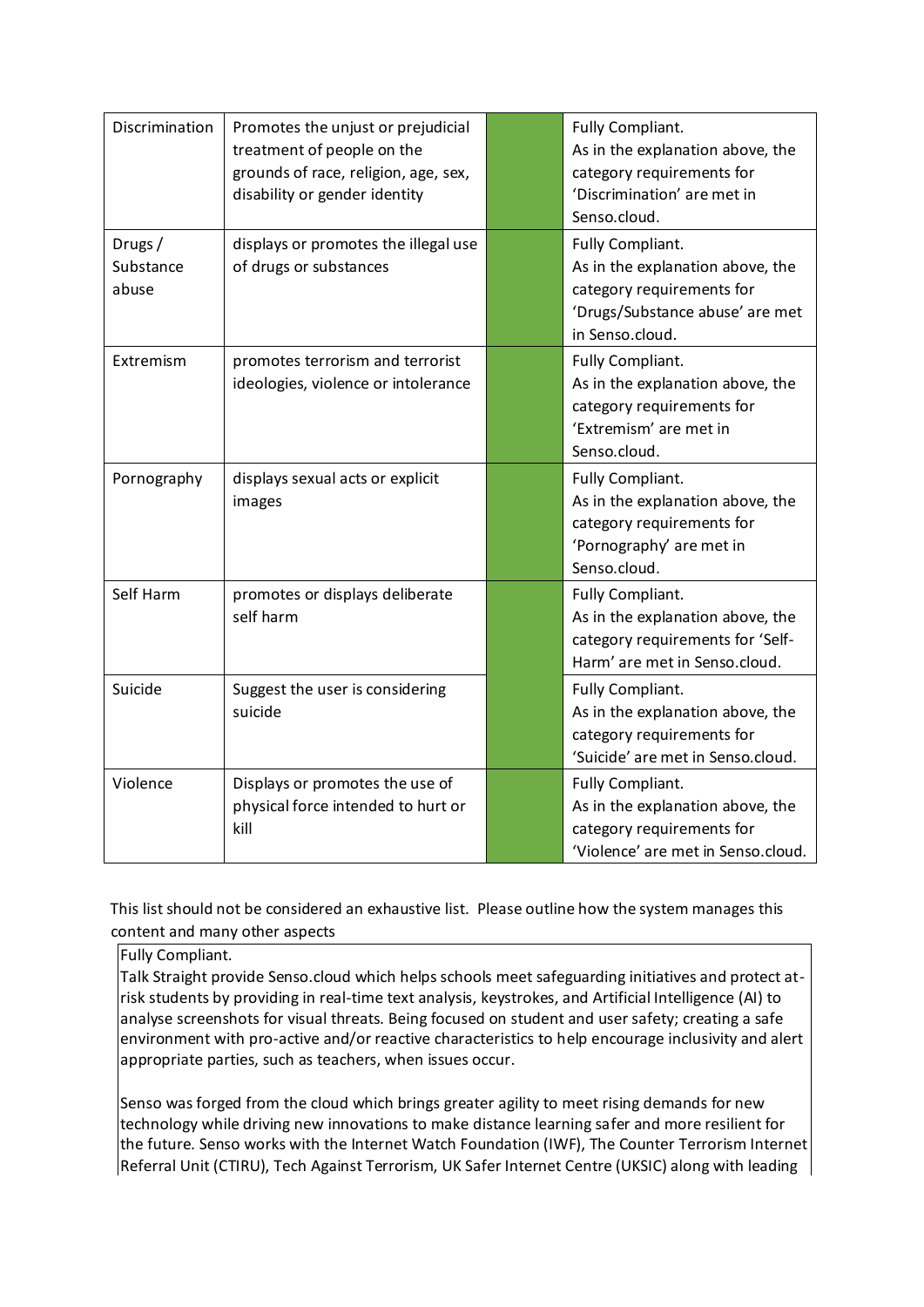multi-academy trusts, local authorities, independent e-safety experts and our community of Senso schools to continuously update our keyword and AI libraries which are based on The UK Department for Education's statutory guidance 'Keeping Children Safe in Education'.

Providers should be clear how their system does not over block access so it does not lead to unreasonable restrictions

#### **Monitoring System Features**

How does the monitoring system meet the following principles:

| Principle                                                                                                                                                                                                                                                                                          | Rating | Explanation                                                                                                                                                                                                                                                                                                                                                                                         |
|----------------------------------------------------------------------------------------------------------------------------------------------------------------------------------------------------------------------------------------------------------------------------------------------------|--------|-----------------------------------------------------------------------------------------------------------------------------------------------------------------------------------------------------------------------------------------------------------------------------------------------------------------------------------------------------------------------------------------------------|
| Age appropriate $-$ includes the ability to<br>implement variable monitoring appropriate to age.<br>This will in turn define which alerts are prioritised<br>and responded to. Further situations may warrant<br>additional capability, for examples boarding<br>schools or community based access |        | Fully Compliant.<br>Senso.cloud is a highly<br>configurable monitoring<br>solution that can apply<br>different sets of policies to<br>different sites either based on<br>school, year, group, student,<br>device, or Directory info                                                                                                                                                                 |
| Alert Management - how alerts are managed - if<br>schools manage system alerts or<br>support/management is provided                                                                                                                                                                                |        | Fully Compliant.<br>School DSL's manage the<br>system alerts and any<br>required action that needs to<br>be taken. The system can be<br>configured to delegate access<br>to any member of staff,<br>internal or external to the<br>school, or 3rd party<br>companies if so desired.<br>Senso manages the physical<br>storage, integrity, disaster<br>recovery and security of the<br>system alerts. |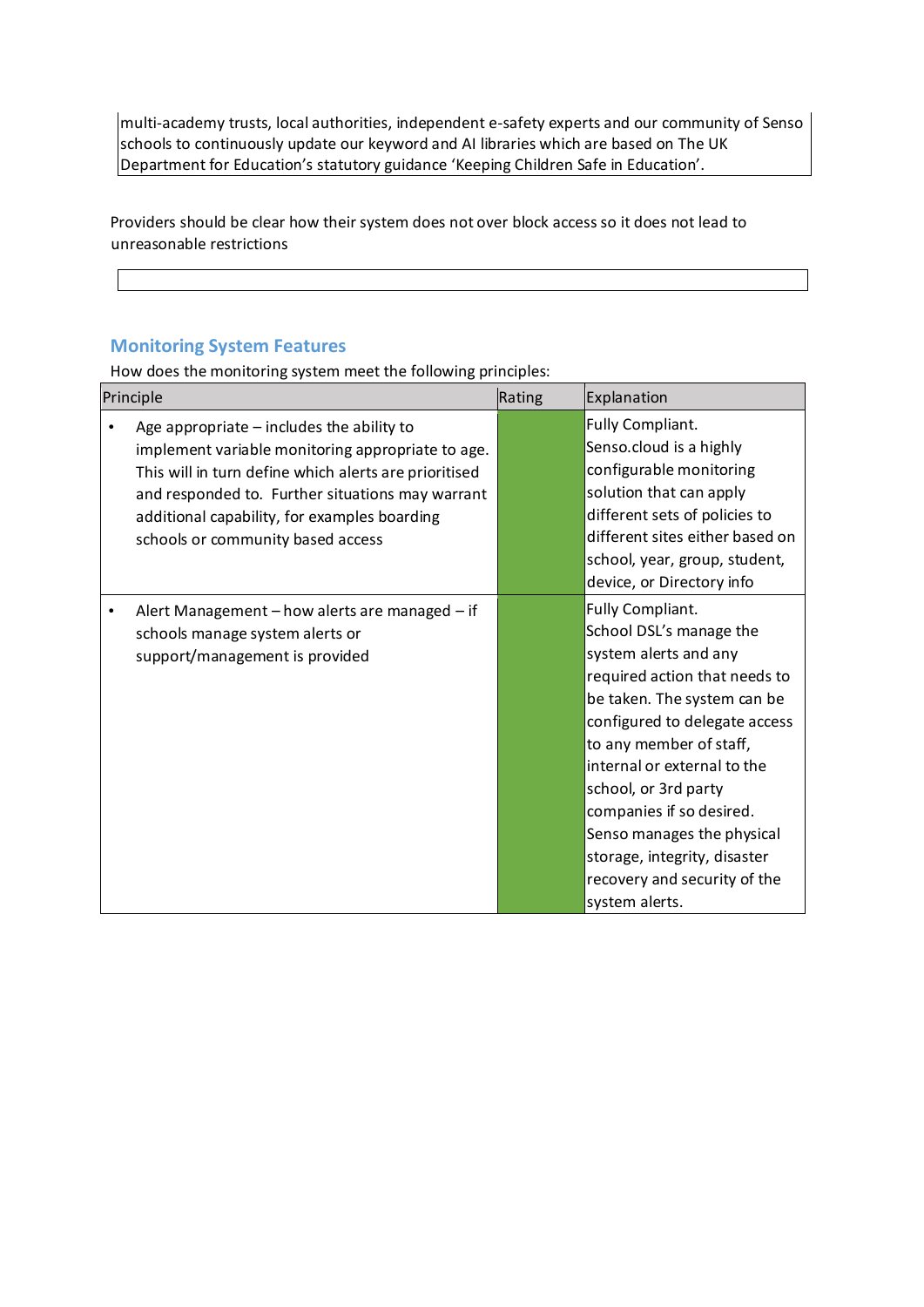• BYOD (Bring Your Own Device) – if the system includes the capability to monitor personal mobile and app technologies (ie not owned by the school), how is this deployed and supported and how data is managed. Does it monitor beyond the school hours and location

- Data retention –what data is stored, where is it (physically– ie cloud/school infrastructure) stored and for how long. This should also include any data backup provision
- Devices if software is required to be installed on devices, the monitoring system should be clear about the devices (and operating systems) it covers
- Flexibility schools ability to amend (add or remove) keywords easily

Fully Compliant. Senso.cloud can be installed on BYOD devices that are running Microsoft Windows Operating Systems 8.1 or 10 and Chromebooks. The Senso client MSI may be installed manually or pushed out through a school's compliance gateway. The school is the main contact for supporting BYOD devices. The school may raise support queries for the BYOD device in question but must remain as intermediator. Since Senso is a truly cloudbased solution, monitoring and logging will continue to work even away from the school. Since the device is owned by the student they may stop the Senso service at any time which will disable all senso monitoring activities as is the case with any software. Fully Compliant. Senso.cloud uses Microsoft Azure to provide its cloud technology. Data is stored in Data Centres in the EU. The retention period is determined by the customer, length of subscription. Fully Compliant. The following Operating Systems are fully supported: Windows 10, 32/64Bit

Chromebook IOS MacOSX

Fully Compliant. Schools can add their own keyword libraries or whitelist over existing Senso terms if required except for illegal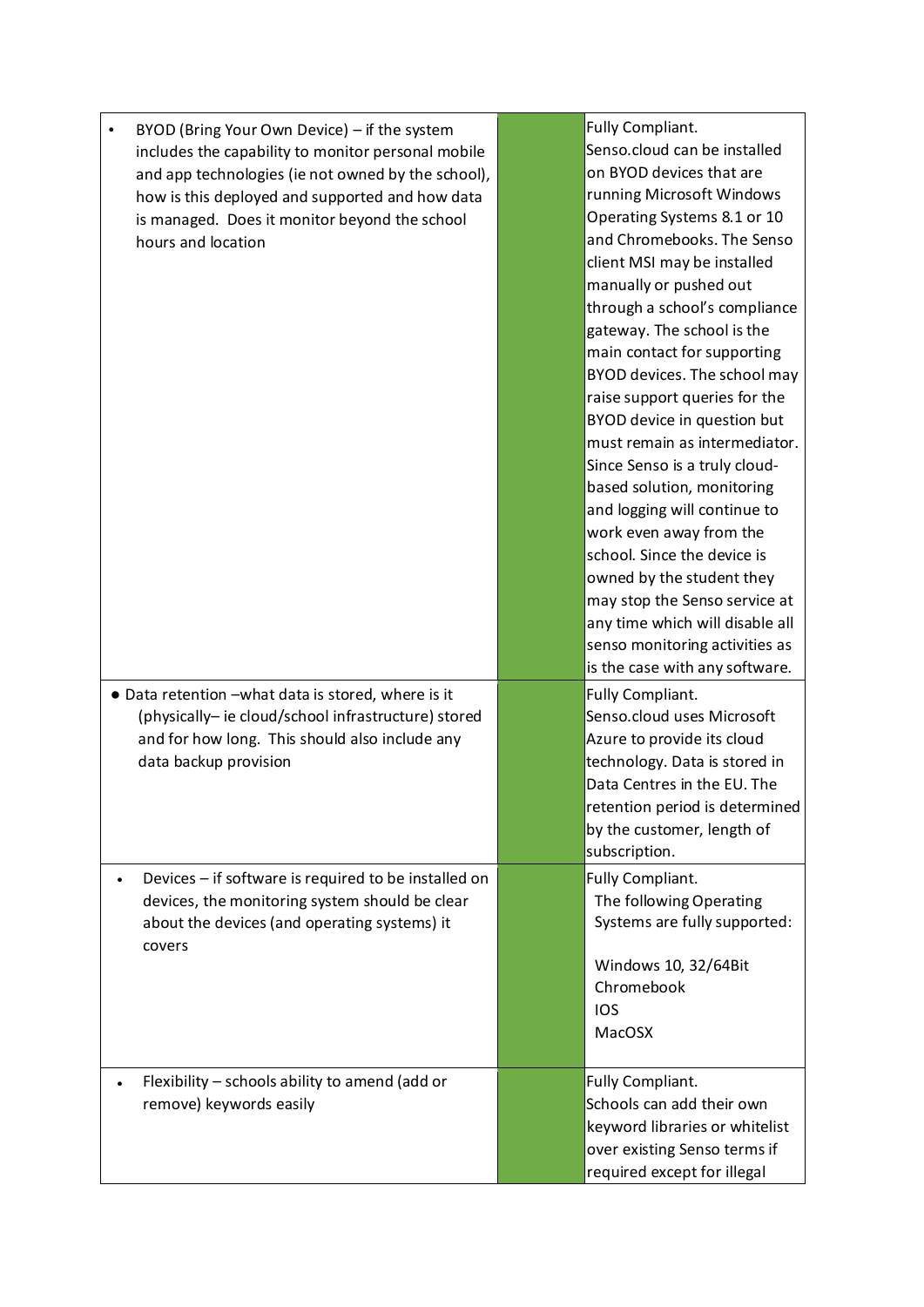• Group / Multi-site Management – the ability for deployment of central policy and central oversight or dashboard

content identified by the IWF or CTIRU. Senso is a cloud based solution, the flexibility to manage keywords for other schools under the same umbrella is possible, with the added ability to have an overarching safeguarding offer manage all schools but give rights to individual schools to manage their own school. Fully Compliant.

Senso® has been designed for with MultiSite in mind from the start but works equally as well within a single School. With Senso you can uniquely use a top-down approach to manage all your schools from one easy to use web portal or allow each school to manage their own. The choice is up to you. Deployment of a Central Policy: Setup one policy at the top level

(Trust/MAT) that will then be delivered to all your schools. You can then decide if this policy is mandatory or can be overridden at an individual school. This allows you to make a single update for all schools. Each school can have additional policies if they require. Dashboard: With a top-level (Trust/MAT) overview of all violations across a single or multiple site setup, Senso can deliver unparalleled insight into users' actions and behaviour. One click drilldown improves speed and effectiveness to get to the core of the problem as quickly as possible.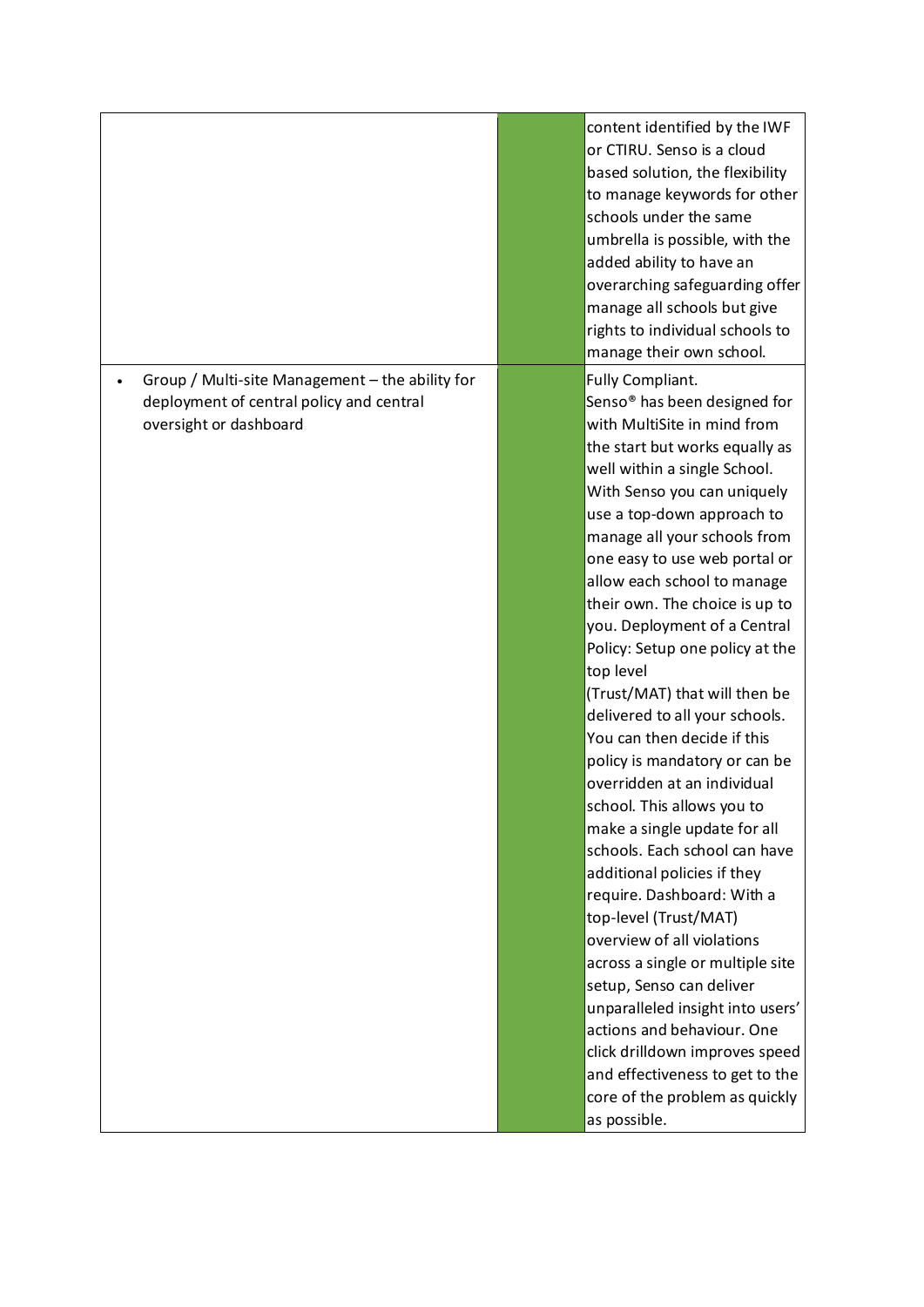| Monitoring Policy - How are all users made<br>aware that their online access is being<br>monitored? Is any advice or guidance provided to<br>support schools?                           | Fully Compliant.<br>Senso <sup>®</sup> can display multiple<br>AUP's (Acceptable User<br>Policies) dependant on group<br>membership when the device<br>is logged into. The user must<br>read and accept the terms of<br>the AUP before they can<br>proceed with their session. If<br>they do not accept the terms<br>they will automatically be<br>logged out of the operating<br>system.                                                                                                                                                                                                                                                                 |
|-----------------------------------------------------------------------------------------------------------------------------------------------------------------------------------------|-----------------------------------------------------------------------------------------------------------------------------------------------------------------------------------------------------------------------------------------------------------------------------------------------------------------------------------------------------------------------------------------------------------------------------------------------------------------------------------------------------------------------------------------------------------------------------------------------------------------------------------------------------------|
| Multiple language support - the ability for the<br>system to manage relevant languages?                                                                                                 | Fully Compliant.<br>Senso is based on Unicode<br>characters which allows us to<br>support any language including<br>Non-Latin languages.                                                                                                                                                                                                                                                                                                                                                                                                                                                                                                                  |
| Prioritisation - How are alerts generated and<br>prioritised to enable a rapid response to<br>immediate issues. What operational procedures<br>are in place to facilitate that process? | Fully Compliant.<br>Alerts are triggered by<br>keyword terms and their<br>detection settings.<br>All captures within the system<br>is assigned a severity rating<br>range from 1-5, enabling<br>schools to prioritise these<br>easily. In addition, schools or<br>Multi-Academy Trusts may<br>give access to only see certain<br>school or groups within that<br>school. For instance, the Lead<br>Safeguarding Officer may want<br>to see all alerts with Severe<br>classification (immediate<br>action required) for every<br>school in the trust. While a<br>teacher in a single school only<br>need to see alerts for a<br>smaller subset of student. |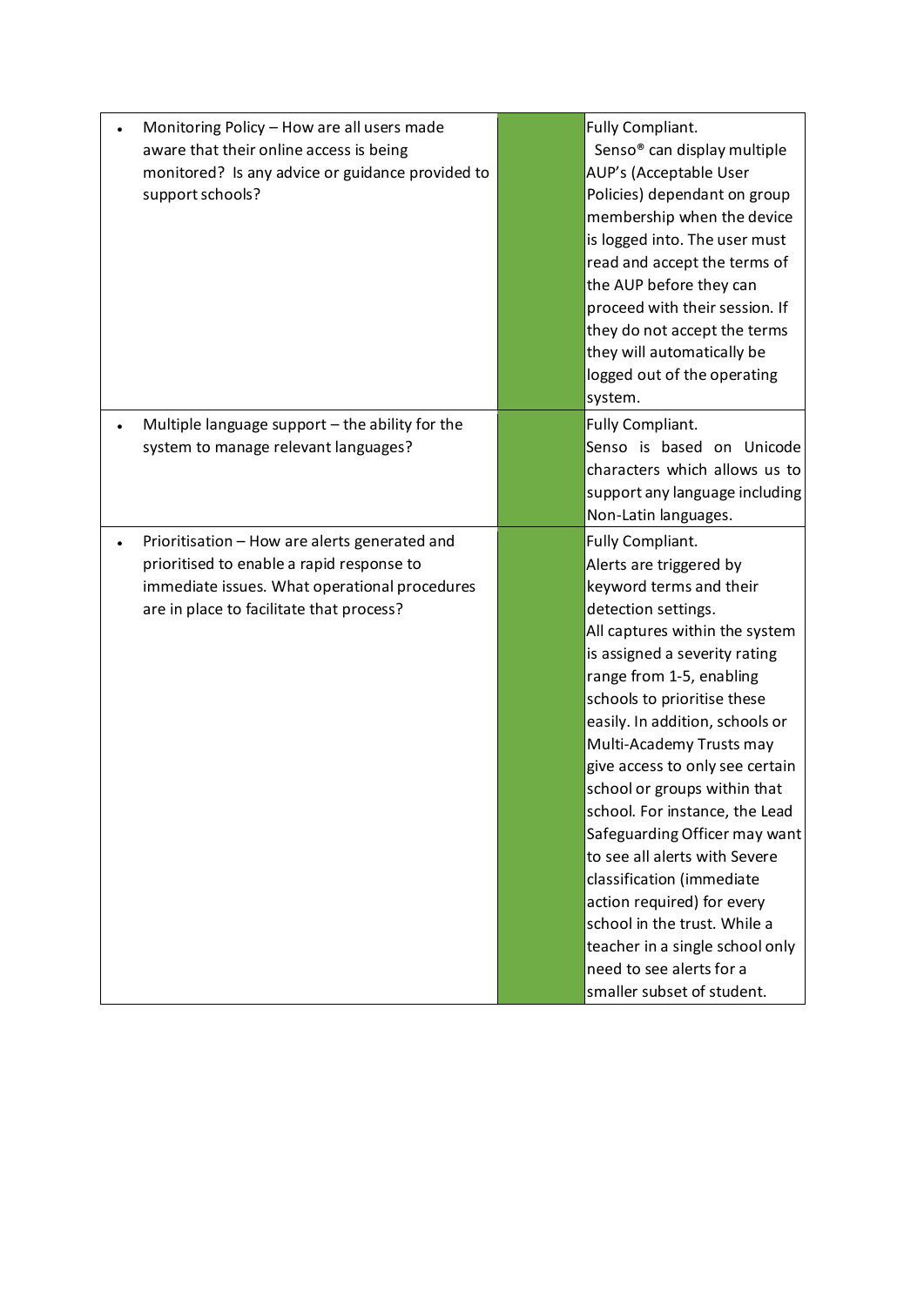• Remote monitoring – with many children and staff working remotely, the ability, extent and management for the monitoring of devices (school and/or personal). Included here is the hours of operation together with the explicit awareness of users.

• Reporting – how alerts are recorded within the system?

Fully Compliant. Due to Senso's cloud-based design students are able to be monitored regardless of their location as long as they have an internet connection. Alongside this school staff are also able to access this system from any device with an internet connection and internet browser. Fully Compliant. Senso raises the standard of handling safeguarding alerts. Not only are our safeguarding alerts ultrasecure they are also read only which means they cannot be tampered with. Senso requires three signatures from the school's senior management team or a court order before it will action a request to remove certain violations. Senso takes security very seriously and uses industry standard protocols to encrypt data in transit as it travels between devices and Microsoft datacentres, which are used to host the Senso servers. Once an alert has been triggered, the data about the alert is encrypted and securely transferred to the senso cloud servers for storage, whilst recording various information about the alert including IP Address, Device Name, Username, Phrase, Actions, Date, Time, Screenshot, Category, Severity Level, Application used, etc.… For any reason if the device is not connected to the internet and a violation is triggered the violation is stored locally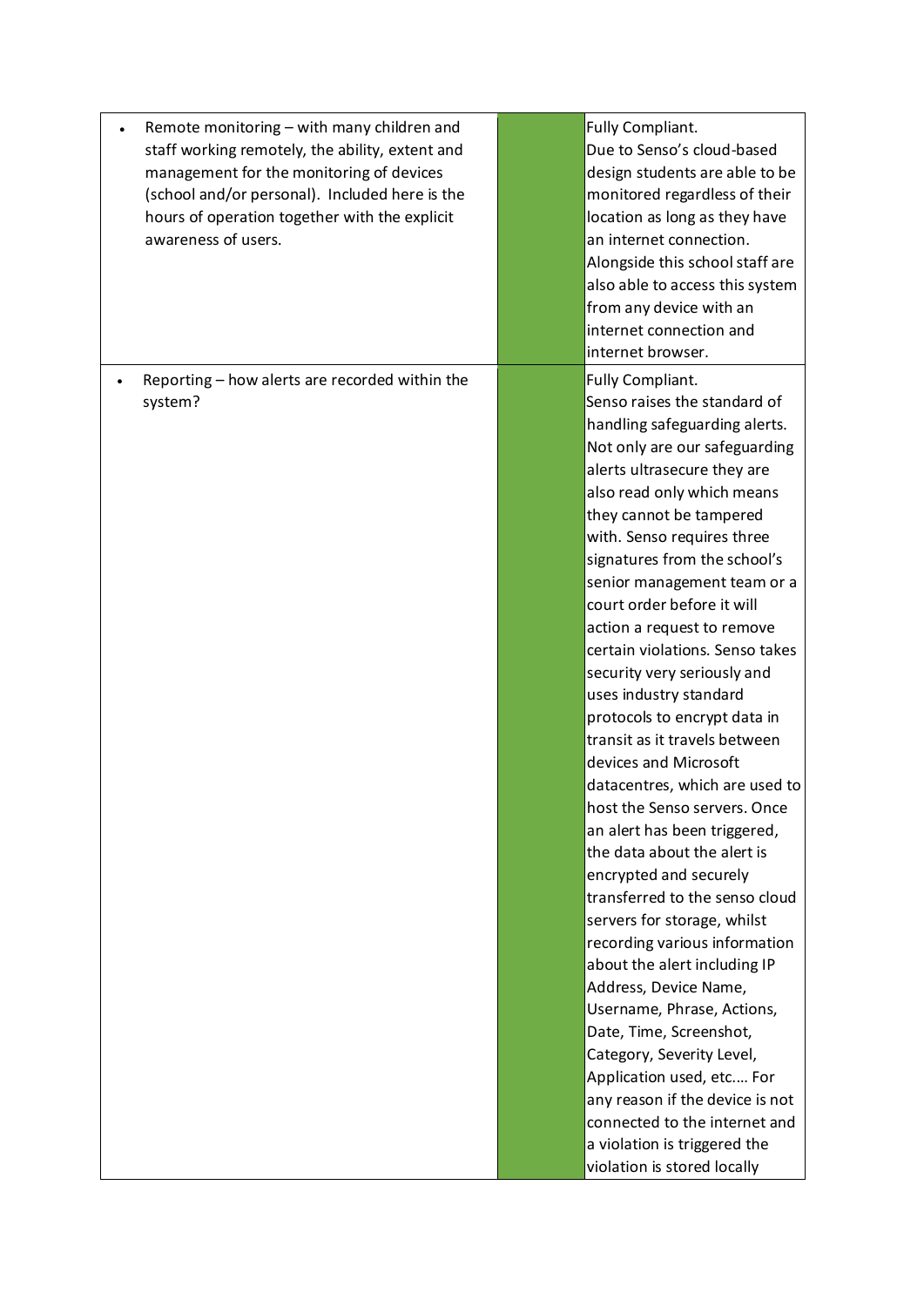|                                                                                                                                       | within an encrypted database.<br>Once the device regains<br>internet access it performs a<br>smart transfer of the<br>violations to the Senso cloud<br>servers.                                                                                                                                                                                                                                                                                                                                                                                                 |
|---------------------------------------------------------------------------------------------------------------------------------------|-----------------------------------------------------------------------------------------------------------------------------------------------------------------------------------------------------------------------------------------------------------------------------------------------------------------------------------------------------------------------------------------------------------------------------------------------------------------------------------------------------------------------------------------------------------------|
| Harmful Image detection - The inclusion or<br>extent to which visual content is discovered,<br>monitored and analysed (eg Image hash) | Fully Compliant.<br>Upon a violation trigger and<br>screenshot, Senso Safeguard<br>Cloud will analyse the<br>screenshot using Artificial<br>Intelligence driven threat<br>detection. This will then<br>highlight whether the<br>screenshot contains images<br>that match the following<br>categories:<br>Alcohol<br><b>Drugs</b><br>Extremism<br>Gore<br>Porn<br>Swim/Underwear<br>Weapons<br>Any images detected as<br>potentially harmful or<br>inappropriate will be marked<br>as visual threat and<br>highlighted at the top of the<br>violation dashboard. |

Please note below opportunities or enhancements to support schools (and other settings) with their obligations around Keeping Children Safe in Education?

#### Fully Compliant.

Senso Platform integrates with the following.

- Clever
- CPOMS
- Google Classroom
- Microsoft Azure AD Groups
- Microsoft Teams (Monitoring)
- Microsoft Teams (Sync)
- MyConcern

Senso Concern Toolbar allows users to report a concern directly from their desktop as known user or anonymously with customised message and screenshot. Senso® Assisted Monitoring service applies the capability of award winning online safety specialists to assist schools in managing their Senso safeguarding technology. Assistance is an important and powerful descriptor as the service